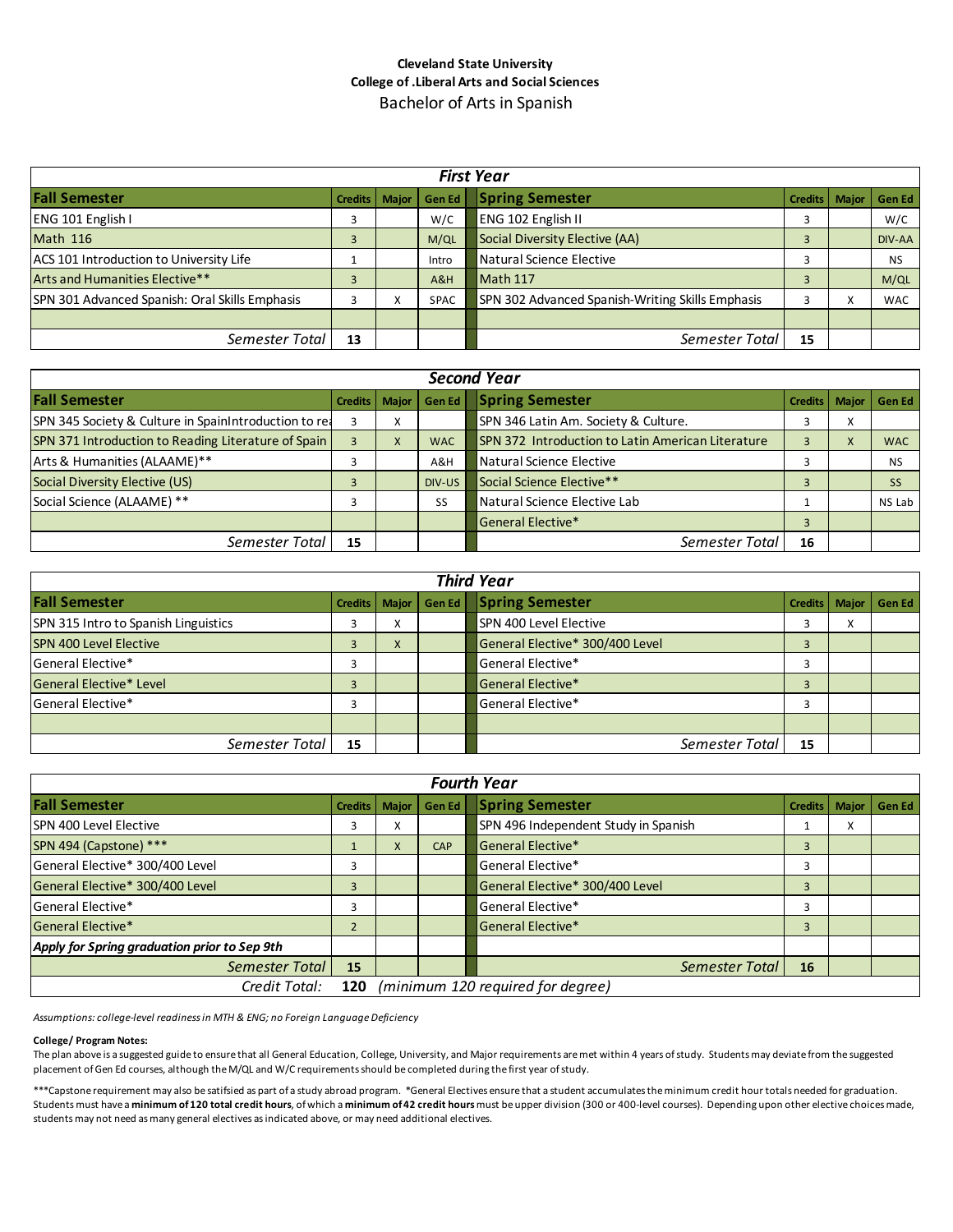### **Cleveland State University College of .Liberal Arts and Social Sciences** Bachelor of Arts in Spanish

| <b>University Notes:</b>                                                                                     |                                                                                                |
|--------------------------------------------------------------------------------------------------------------|------------------------------------------------------------------------------------------------|
| <b>Gen Ed Key:</b>                                                                                           | SS = Social Sciences Requirement (2 courses from different departments**)                      |
| INTRO = Introduction to University Life Requirement (one course)                                             | A&H = Arts & Humanities Requirement (2 courses from different departments**)                   |
| W/C = Writing/Composition Requirement (two courses; C or better required)                                    | DIV = Social Diversity Requirement (2 courses; one US Diversity and one African American Exp.) |
|                                                                                                              |                                                                                                |
| M/QL = Mathematics/Quantitative Literacy Requirement (two courses)                                           | WAC/SPAC = Writing/Speaking Across the Curriculum Requirement (3 courses, one in the major)    |
| NS = Natural Sciences (two courses, one of which must have a lab)                                            | CAP = Capstone Requirement                                                                     |
| ** of the SS and A&H courses, one must be focused on Africa, Latin America, Asia or the Middle East (ALAAME) |                                                                                                |

\*General Electives ensure that a student accumulates the minimum credit hour totals needed for graduation. Students must have a minimum of 120 total credit hours, of which a minimum of 42 credit hours must be upper division (300 or 400-level courses). Depending upon other elective choices made, students may not need as many general electives as indicated above, or may need additional electives.

This information is provided solely for the convenience of the reader, and the University expressly disclaims any liability which may otherwise be incurred. This publication is neither a contract nor an offer to make a contract. While every effort has been made to ensure the accuracy of the information, the University reserves the right to make changes at any time with respect to course offerings, degree requirements, services provided, or any other subject addressed herein.